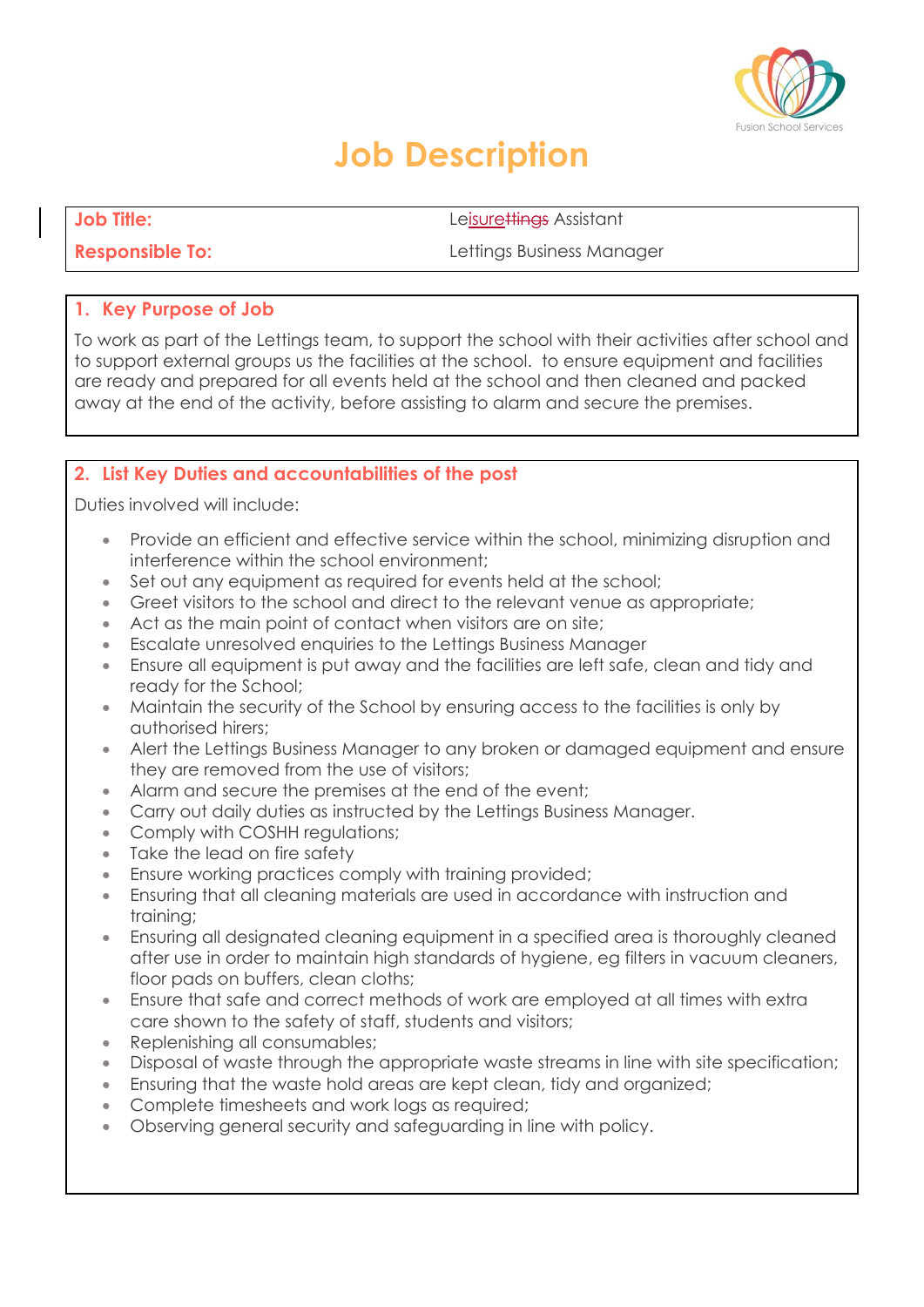

**3. Supervision / Line Management Responsibilities of the post**  None.

## **4. Working Environment & Conditions of the post**

Working with hazardous chemicals and cleaning materials in line with Health and Safety guidelines and the use of Personal Protective Equipment (PPE). Operation of cleaning machinery in soft services, following Health and Safety guidelines and training

### **5. Other Duties**

Any other duties commensurate with the post.

#### **6. Other Information**

- a) All staff must commit to Equal Opportunities and Anti-Discriminatory Practice.
- b) Fusion School Services Limited operates a Smoke-Free Policy and the post-holder is prohibited from smoking in any of the buildings, enclosed spaces within the curtilage of buildings, and vehicles.
- c) The post-holder will be expected to have an agreed working pattern to ensure that all relevant functions are fulfilled through direct dialogue with employees, members of other agencies and community members.
- d) The post-holder is expected to familiarise themselves with and adhere to all relevant Fusion School Services Limited and School Policies and Procedures.
- e) The post-holder must comply with the Fusion School Services Limited's Health and Safety requirements specifically for the school they are working at
- f) The post holder may be required from time to time to move their base or work at a different site within the Fusion School Services Limited contract within a reasonable distance upon request.
- g) As this post meets the requirements in respect of exempted questions under the Rehabilitation of Offenders Act 1974, all applicants who are offered employment will be subject to an Enhanced Disclosure and Barring Service Check (DBS) before the appointment is confirmed. This will include details of ALL cautions, reprimands or final warnings as well as convictions, whether "spent" or "unspent". Criminal convictions will only be taken into account when they are relevant to the post.